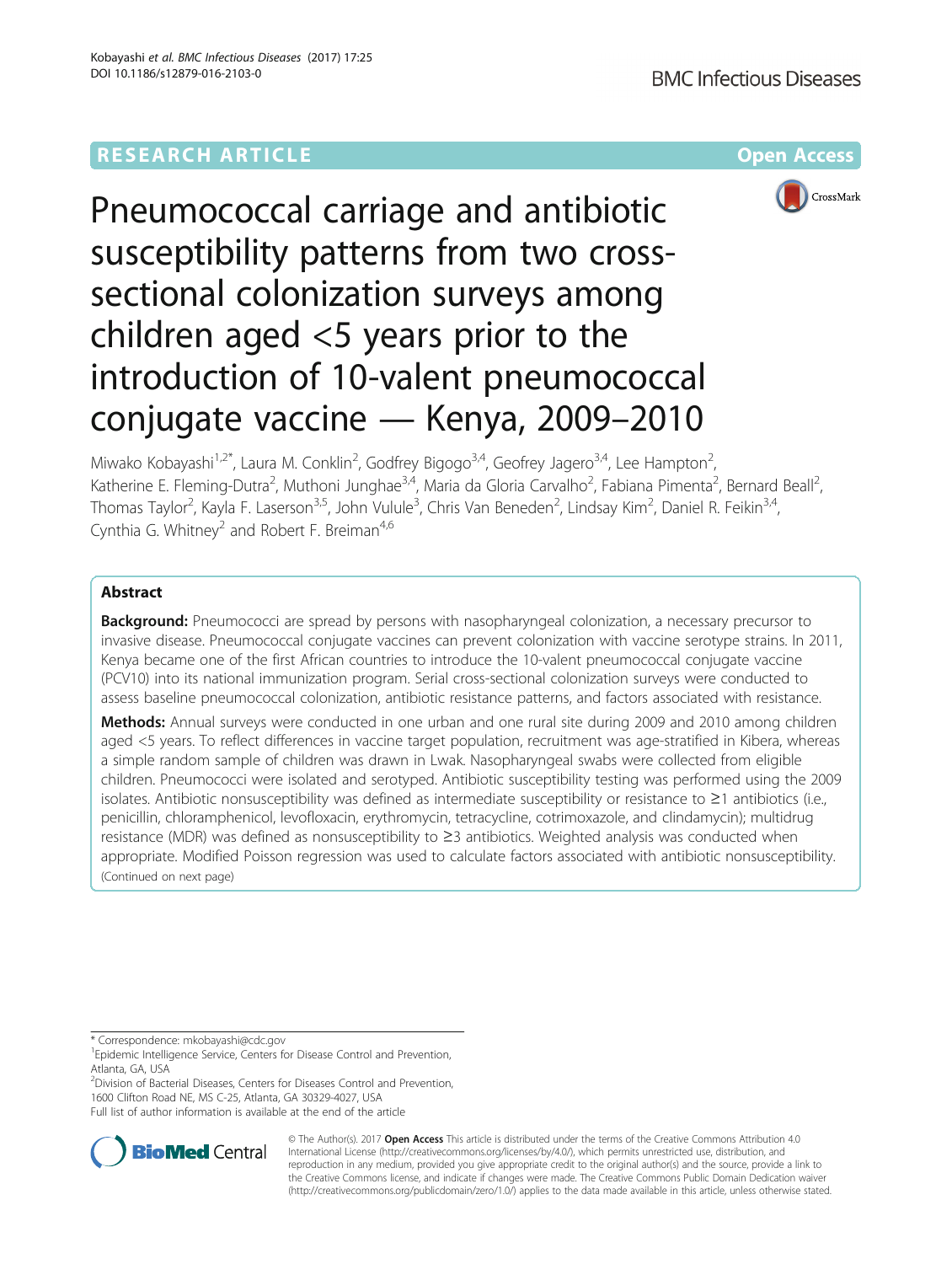### (Continued from previous page)

Results: Of 1,087 enrolled (Kibera: 740, Lwak: 347), 90.0% of these were colonized with pneumococci, and 37.3% were colonized with PCV10 serotypes. There were no differences by survey site or year. Of 657 (of 730; 90%) isolates tested for antibiotic susceptibility, nonsusceptibility to cotrimoxazole and penicillin was found in 98.6 and 81.9% of isolates, respectively. MDR was found in 15.9% of isolates and most often involved nonsusceptibility to cotrimoxazole and penicillin; 40.4% of MDR isolates were PCV10 serotypes. In the multivariable model, PCV10 serotypes were independently associated with penicillin nonsusceptibility (Prevalence Ratio: 1.2, 95% CI 1.1-1.3), but not with MDR.

**Conclusions:** Before PCV10 introduction, nearly all Kenyan children aged <5 years were colonized with pneumococci, and PCV10 serotype colonization was common. PCV10 serotypes were associated with penicillin nonsusceptibility. Given that colonization with PCV10 serotypes is associated with greater risk for invasive disease than colonization with other serotypes, successful PCV10 introduction in Kenya is likely to have a substantial impact in reducing vaccine-type pneumococcal disease and drug-resistant pneumococcal infection.

Keywords: Streptococcus pneumoniae, 10-valent pneumococcal conjugate vaccine, Colonization, Kenya, Antibiotic nonsusceptibility

### Background

Streptococcus pneumoniae (pneumococcus) is a leading cause of morbidity and mortality worldwide [\[1](#page-9-0)–[3](#page-9-0)]. The World Health Organization estimates that pneumococcal infection is a cause of 476,000 deaths of HIV negative children aged  $\langle 5 \rangle$  years every year globally [[4\]](#page-9-0). Low income countries have both the highest rate of pneumococcal mortality and the largest number of total deaths from pneumococcal disease among children [\[4](#page-9-0), [5](#page-9-0)].

Pneumococci colonize the upper respiratory tract, a necessary precursor to pneumococcal pneumonia and invasive pneumococcal disease (IPD) [\[6](#page-9-0)]. Pneumococcal colonization first occurs early in life, and colonization rates peak among children of preschool age [[7, 8](#page-9-0)]. Transmission of colonization is common from person to person through respiratory secretions, particularly within families and other groups in which people are in close contact with each other [[9](#page-9-0)–[12](#page-9-0)]. Groups at highest risk for IPD include young children, the elderly, and immunocompromised individuals, such as those infected with HIV [\[13](#page-9-0)].

The effectiveness of pneumococcal conjugate vaccines (PCVs) in reducing the incidence of IPD has been well documented [[14](#page-9-0)–[20](#page-10-0)]. Of more than 90 pneumococcal serotypes, a limited number of serotypes cause most IPD in children [\[21, 22\]](#page-10-0); PCVs include the serotypes most commonly causing invasive disease. PCVs not only reduce nasopharyngeal carriage of vaccine-type pneumococci among the vaccinated, but these vaccines also produce a herd effect by interrupting subsequent transmission to unvaccinated individuals [[23](#page-10-0)–[25](#page-10-0)]. However, the cost of PCVs is a barrier to their introduction in some countries [[26](#page-10-0)]. In January 2011, Kenya introduced the 10-valent pneumococcal conjugate vaccine (PCV10) into its childhood national immunization program [[27](#page-10-0), [28](#page-10-0)], with financial support provided by the Gavi Alliance. Since Kenya was one of the first African countries to introduce a PCV, whether the substantial reductions in IPD and herd effects seen in the U.S. and European countries would also be seen in Kenya was unknown, given differences in pneumococcal colonization prevalence, factors that favor pneumococcal transmission (e.g. crowding, poverty), serotype distribution [\[1,](#page-9-0) [29](#page-10-0)–[31\]](#page-10-0), higher prevalence of underlying medical conditions (e.g., HIV, malnutrition etc.) [\[32](#page-10-0)], and the larger proportion of young children in Kenya's demographic profile [\[1\]](#page-9-0).

Before PCV10 introduction, we conducted two serial cross-sectional surveys of pneumococcal colonization among children aged <5 years in two sites in Kenya, one urban and one rural. The objectives of these surveys were to establish the baseline proportion of children aged <5 years who were colonized with pneumococci, particularly pneumococci whose serotypes were included in PCV10, to describe any differences in the colonization prevalence by survey site and year, to describe antibiotic susceptibility patterns of colonizing pneumococci prior to PCV10 introduction, and to assess factors associated with antibiotic nonsusceptibility.

### Methods

### Study setting and survey population

The Kenya International Emerging Infections Program (IEIP) has been conducting Population-Based Infectious Disease Surveillance (PBIDS) since late 2005 in two geographically distinct regions: Kibera and Lwak [\[33\]](#page-10-0). The surveillance system was established through a collaboration between the Kenya Medical Research Institute (KEMRI) and the U.S. Centers for Disease Control and Prevention (CDC) [[33, 34\]](#page-10-0). Kibera is a densely-populated urban settlement within Kenya's capital, Nairobi. Approximately 26,000 people live in this site, and about 3,500 are children aged <5 years [[33](#page-10-0)]. Most employed residents are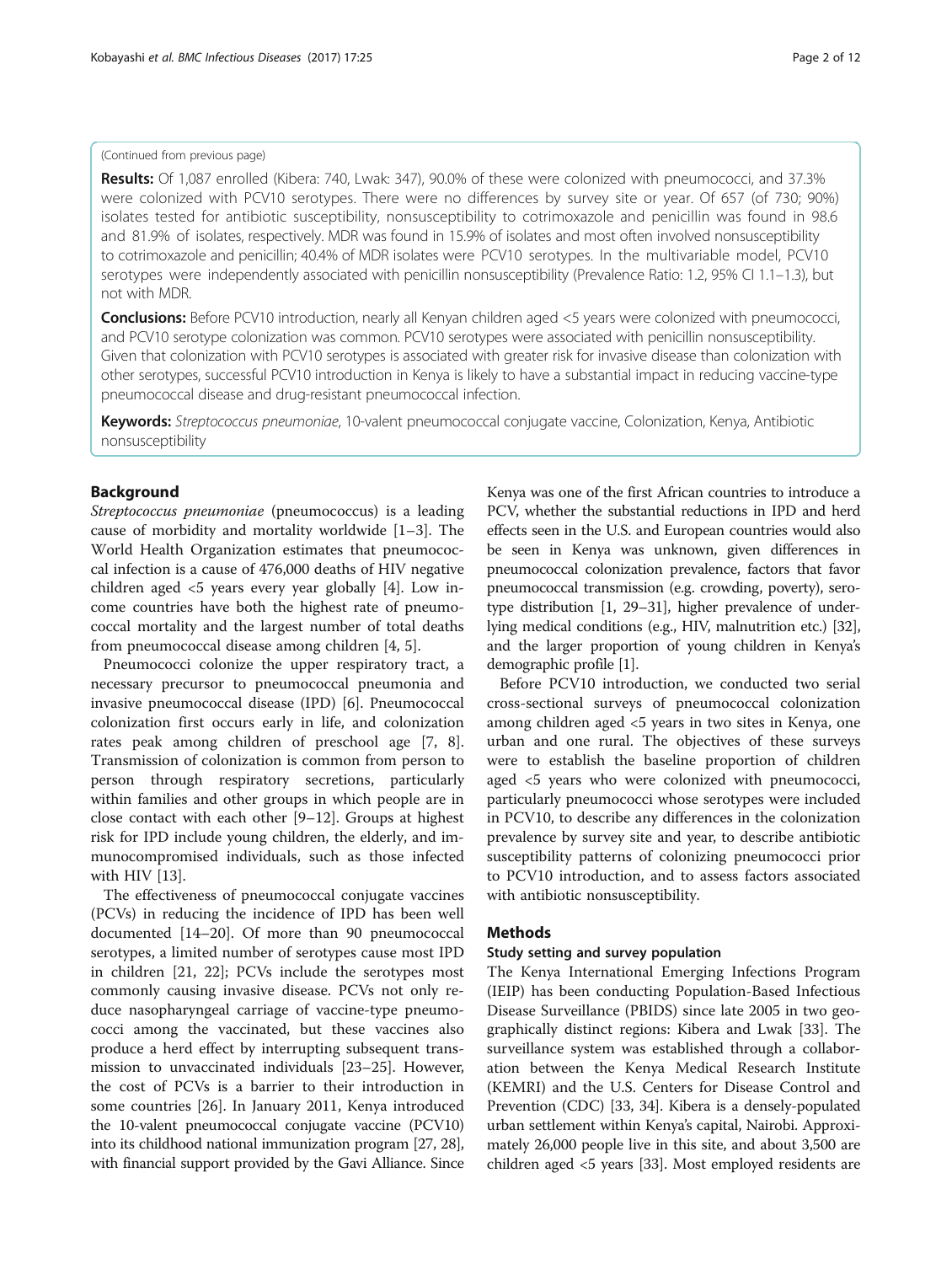casual laborers, servants, or small-business merchants within the city [\[35\]](#page-10-0). Malaria is not endemic due to the elevation, and HIV prevalence among adults is estimated to be 15% [\[33\]](#page-10-0). Lwak is located in rural western Kenya, and its population (population size about 29,000, 4,200 of whom are children aged <5 years [\[33\]](#page-10-0)), is widely dispersed and predominantly consists of subsistence farmers and fishermen [[35\]](#page-10-0). Malaria is endemic in the area, and the HIV prevalence among adults is estimated to be 18.5% [[33\]](#page-10-0).

### Cross-sectional survey

During October and November of 2009 and 2010, we performed two cross-sectional surveys among children aged <5 years in Kibera and Lwak. The first crosssectional survey was completed in 2009 to gather baseline information before the planned vaccine introduction in 2010. Because the vaccine introduction was delayed to 2011, a smaller colonization survey was completed in 2010 to identify any potential natural shift of vaccinetype colonization between the 2 years. Study participants were selected and enrolled from the PBIDS population. When PCV10 was introduced in 2011, children aged <1 year were the target population for both Kibera and Lwak for routine vaccination. In Lwak, a 'catch-up' campaign was implemented that targeted 1–4 year-old children, therefore, all children aged <5 years were vaccine targets. Because of the differences in the vaccine target population, sampling strategies were different by site: recruitment was age-stratified in Kibera, and computerized IEIP records were used to draw a random sample of children aged <1 year and children ages 1–4 years. In Lwak, a simple random sample of all children aged <5 years was drawn using Lwak IEIP computerized records.

We excluded children who had not resided in the community for at least 4 months prior to the survey, had naso-facial deformities which precluded collection of a nasopharyngeal (NP) swab, or were determined to have a current illness requiring hospital admission.

In both sites, community health workers visited the homes of all selected children and invited the children to participate in the study. Caregivers were given an appointment card for enrollment of the selected child at a designated fieldwork site (Tabitha Clinic for Kibera and Lwak Mission Hospital for Lwak). Children were not replaced if they did not appear on the scheduled day. No incentives were provided to the participants; however, reimbursement for transportation costs to the clinic (Lwak) or an equivalent amount in food or a food voucher (Kibera) were given to all invited participants regardless of whether they chose to participate or not. Written informed consent was obtained either from the parent or the guardian of all participating children prior to enrollment. Upon enrollment, caregivers

were asked questions on household characteristics (e.g., household size and number of children age <5 at home), smoke exposure (e.g., tobacco, lighting, and heating), cooking practices, and antibiotic usage and respiratory illness within 30 days of the survey (Additional files [1](#page-9-0) and [2\)](#page-9-0).

### Laboratory methods

NP specimens were collected from the participant's posterior nasopharynx by trained study nurses using calcium alginate swabs, as previously described [\[36](#page-10-0)]. NP swabs were immediately placed in 1.0 ml skim milktryptone-glucose-glycerol transport medium and placed in a cool box as per the World Health Organization's consensus methods [[37\]](#page-10-0). Within 6 h, specimens were vortexed to disperse the organisms from the swab and stored at -70 °C at each study site in preparation for transport to the KEMRI laboratory.

Pneumococcal isolation was conducted at the KEMRI laboratory in Kisumu, Kenya. Supplemented Todd-Hewitt broth (STHB) containing 0.5% yeast extract combined with 1.0 mL of rabbit serum was used for the broth enrichment step to enhance pneumococcal growth [[38\]](#page-10-0). Optochin susceptibility and bile solubility testing were conducted on any alpha-hemolytic colony poten-tially identifiable as S. pneumoniae [\[39](#page-10-0)]. In cases where more than one potential pneumococcal colony type was identified per plate, representatives of each colony morphology were selected for further testing.

For pneumococcal isolates collected from the 2009 survey, pneumococcal isolates were batched and transported on dry ice to the CDC laboratory in Atlanta, Georgia for serotyping. Serotyping was conducted using latex agglutination and the Quellung reaction. For isolates collected in 2010, multiplex PCR-based serotype was conducted at KEMRI laboratory in Kisumu followed by quality control testing by Quellung reaction performed at CDC-Atlanta laboratory for all vaccine-type isolates, all PCR non-resolved serogroups (e.g., 6A/ 6B/6C/6D, 7C/7B), all PCR non-typeables, and 10% of all PCR resolved serotypes. Antibiotic susceptibility testing was completed during the 2009 survey only. Antibiotic susceptibility testing for commonly used antibiotics (i.e., penicillin, chloramphenicol, levofloxacin, erythromycin, ceftriaxone, tetracycline, cotrimoxazole, and clindamycin) was performed at KEMRI or CDC-Atlanta laboratories by broth microdilution (Trek Diagnostics, Cleveland OH) according to the manufacturer's instructions.

### **Definitions**

Pneumococcal serotypes were classified according to whether the serotypes were contained in either PCV10 (serotypes 1, 4, 5, 6B, 7 F, 9 V, 14, 18C, 19 F, 23 F) or the 13-valent PCV (PCV13; serotypes in PCV10 plus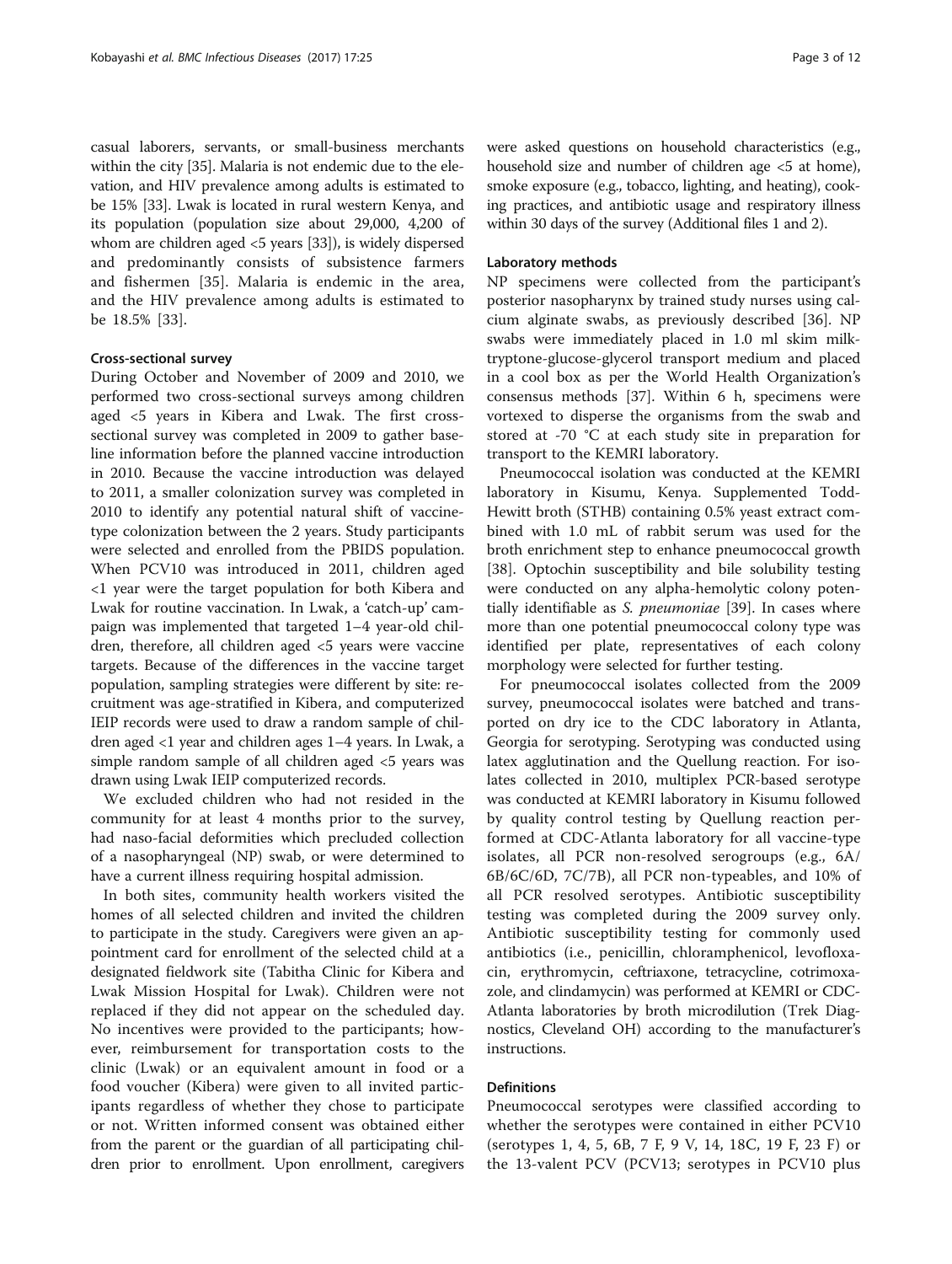serotypes 3, 6A, and 19A). When multiple pneumococcal serotypes were identified from a specimen, participants were classified as colonized by a vaccine serotype if at least one serotype was contained in the specific vaccine.

Antibiotic susceptibility was determined using 2012 Clinical and Laboratory Standards Institute (CLSI) criteria for minimum inhibitory concentrations (MIC) [\[40](#page-10-0)]. Criteria for oral penicillin were used for penicillin (susceptible:  $\leq 0.06$  μg/ml, intermediate: 0.12–1 μg/ml, resistant:  $\geq 2$  μg/ml). Intermediate and resistant isolates were designated as nonsusceptible. An isolate was considered multidrug resistant, or MDR, if it was nonsusceptible to three or more of the following antibiotics: penicillin or ceftriaxone, chloramphenicol, levofloxacin, erythromycin, tetracycline, cotrimoxazole, and clindamycin.

### Data management and analysis

Sample size was based on the ability to measure a change in colonization of vaccine (PCV10) serotypes between the baseline colonization survey reported here and planned later surveys. We estimated that among children who are targeted to receive PCV10 (i.e., children age <1 year in Kibera and age <5 years in Lwak), a sample size of 113 children age  $<$ 1 year for Kibera and 182 children age <5 years for Lwak would allow 80% power to detect a 45% reduction in vaccine-type carriage. Among children who are not targeted to receive vaccine (i.e., children age 1–4 years in Kibera), 447 children ages 1–4 years in Kibera would allow 80% power to detect a 30% reduction in vaccine-type carriage.

Descriptive analyses of participants and serotype distributions were completed, and results were compared by site. Weighted analyses were used to account for sampling differences by site when applicable, where the weighting variable was calculated as the inverse to the participants' probability of being enrolled in the survey. The probability of non-response among those who were recruited by the community health workers was not available and thus not accounted for, although in general, participation rate was high. Rao-Scott Chi-Square test was used for categorical variables with cell counts of ≥5, and the cell means model was used for continuous variables. We calculated prevalence ratios (PR) with 95% confidence intervals (CI) to assess factors associated with colonization with antibiotic nonsusceptible pneumococci. Because the outcomes of interest were non-rare events, Poisson regression models with modifications as described by Behrens et al. were used to estimate the PR of various risk factors associated with these outcomes [\[41, 42](#page-10-0)]. Variables included in the models were selected based on risk factors previously described in the literature [\[43](#page-10-0)–[45](#page-10-0)]. Analyses were performed using SAS software (version 9.3; SAS Institute, Cary, NC).

### Ethical considerations

The study was approved by ethics committees at KEMRI and CDC.

### Results

A total of 1,087 children (Kibera 740 [514 in 2009 and 226 in 2010], and Lwak 347 [183 in 2009 and 164 in 2010]) were enrolled during the two surveys in 2009 and 2010. Kibera children were younger, had more people sleeping in the same room as the child, and lived in the community for a shorter duration (all  $P < 0.0001$ ; Table [1](#page-4-0)). In addition, Kibera children were less likely to attend school or daycare compared to Lwak children (P  $< 0.0001$ ).

Self-reported tobacco smoke in the home, history of recent illnesses, and antibiotic use are summarized in Table [1.](#page-4-0) Overall, more than half of children reported the presence of upper respiratory symptoms (i.e., cough, runny nose) at the time of the survey with a significantly higher proportion of children in Kibera with these symptoms compared to Lwak (64.2% vs. 33.0% with cough, 68.0% vs. 39.1% with runny nose, both  $P < 0.0001$ ). Thirty-eight percent reported antibiotic use (i.e., cotrimoxazole, penicillin/ampicillin/amoxicillin, doxycycline, chloramphenicol) within the 30 days prior to the day of the survey, and more children from Lwak reported recent antibiotic use compared to Kibera (i.e., current use or use within the past 7 days).

### Pneumococcal colonization among children

Overall, 90.0% of children were colonized with pneumococci, and 37.3 and 48.6% were colonized with PCV10 and PCV13 serotypes, respectively (Table [2](#page-4-0)). Of those with pneumococcal colonization, 4.5% (95% CI: 3.0– 6.0%) had more than one serotypes identified. We found no statistically significant differences when comparing results of the 2009 and 2010 surveys in the proportion of children who were carrying pneumococcus or the proportion of isolates that were PCV10 serotypes (Additional file [3:](#page-9-0) Table S1). Therefore, results from both surveys were combined. Children aged <1 year were more likely to be colonized with pneumococci than children aged  $1-4$  years (95.1% vs. 89.3%,  $P = 0.009$ ; Table [2](#page-4-0)). There were no statistically significant differences between Kibera and Lwak in the proportion of children colonized with pneumococcus, the proportion of those colonized with PCV10 or PCV13 serotypes, or pneumococcal colonization by different age groups (Table [2\)](#page-4-0).

### Serotype distribution of pneumococcal isolates

Of the 1,041 pneumococcal isolates, the most frequently isolated vaccine-type serotypes were 19F (13.5%, 95% CI 11.2–15.8), 23F (8.0%, 95% CI 6.2–9.8), 6A (7.9%, 95% CI 6.1–9.7; contained only in PCV13), and 6B (7.4%.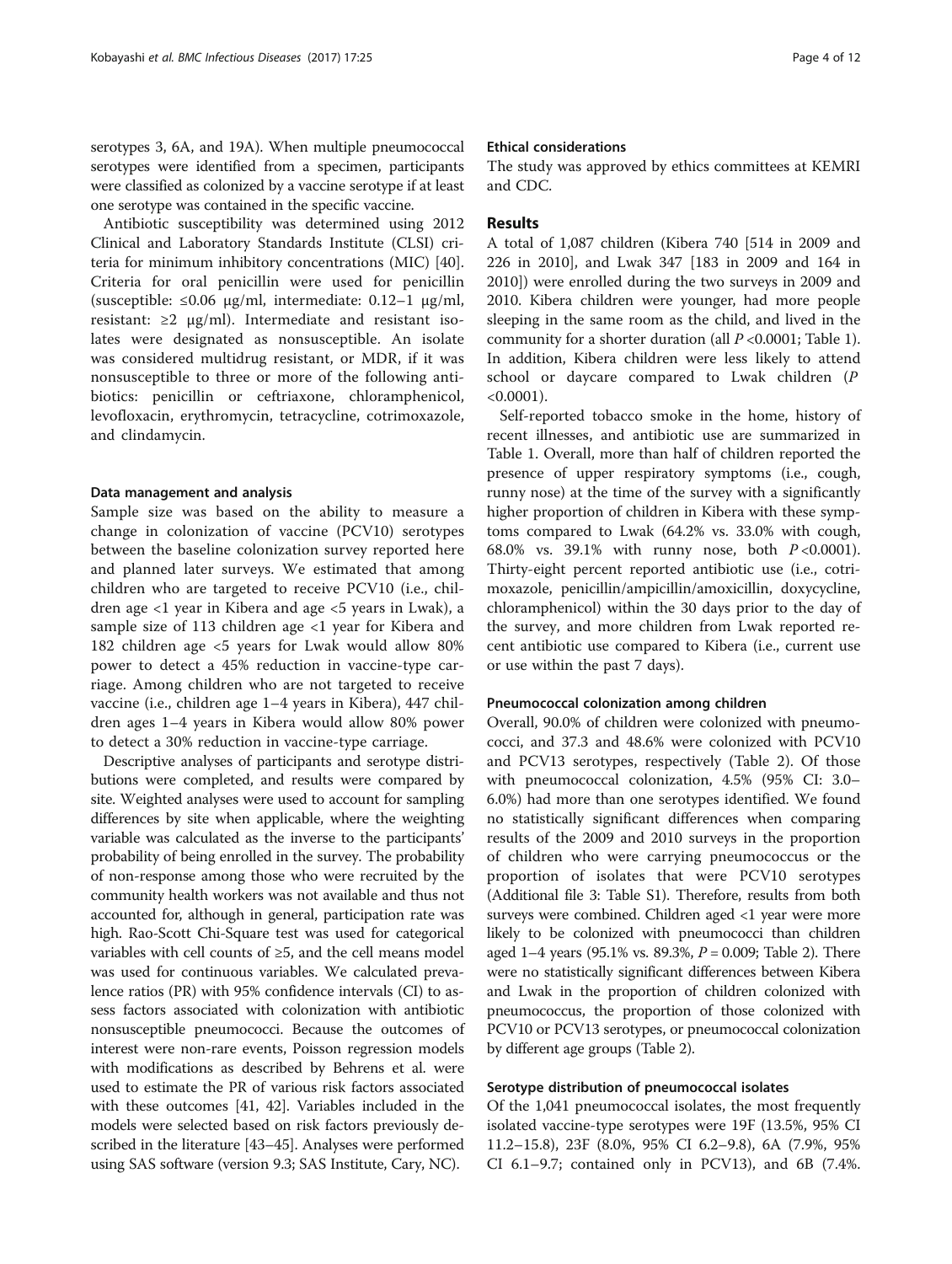<span id="page-4-0"></span>Table 1 Characteristics of surveyed children in Kibera and Lwak, 2009-2010 surveys combined

| Characteristic                                                                               | Total $(N = 1,087)$      | Kibera $(N = 740)$      | Lwak $(N = 347)$      | P value, Kibera<br>vs. Lwak |
|----------------------------------------------------------------------------------------------|--------------------------|-------------------------|-----------------------|-----------------------------|
| Female gender, n (Weighted %; 95% CI)                                                        | 547 (49.8; 46.5-53.1)    | 368 (48.2; 44.2-52.2)   | 179 (51.5; 43.2-55.8) | 0.33                        |
| Weighted mean age in months (95% CI)                                                         | 30.8 (29.9-31.8)         | 28.6 (27.5-29.6)        | 33.4 (31.8-35.0)      | < 0.0001                    |
| Number sampled by age group, n (Weighted %; 95% CI)                                          |                          |                         |                       |                             |
| $<$ 1 years                                                                                  | 184 (11.6; 10.3-12.9)    | 158 $(15.3)^a$          | 26 (7.45; 4.69-10.2)  | < 0.0001                    |
| 1-4 years                                                                                    | 903 (88.4; 87.1 - 89.7)  | 582 (84.7) <sup>a</sup> | 321 (92.5; 89.8-95.3) |                             |
| Weighted mean number of months living in the community<br>(95% CI)                           | 28.1 (27.2-29.0)         | 26.1 (25.0-27.1)        | 30.4 (28.8-31.9)      | < 0.0001                    |
| Weighted mean number of people sleeping in the same room                                     | $4.4(4.3-4.5)$           | $5.1(4.9-5.2)$          | $3.7(3.5-3.8)$        | < 0.0001                    |
| Number of children under 5 years in the home, n (Weighted %; 95% CI)                         |                          |                         |                       |                             |
| $\mathbf{1}$                                                                                 | 600 (58.3; 55.2-61.4)    | 379 (53.1; 49.1-57.1)   | 221 (64.0; 59.2-68.8) | < 0.0001                    |
| 2                                                                                            | 424 (36.1; 33.0-39.1)    | 326 (43.3; 39.3-47.3)   | 98 (28.0; 23.4-32.6)  |                             |
| $\geq$ 3                                                                                     | 63 (5.7; 4.2-7.2)        | 35 (3.6; 2.4-4.9)       | 28 (8.0; 5.2-10.8)    |                             |
| Number of days per week the child attends school or daycare per week, n (Weighted %; 95% CI) |                          |                         |                       |                             |
| None                                                                                         | 618 (51.6; 48.5-54.8)    | 480 (62.2; 58.3-66.1)   | 138 (39.9, 34.8-45.1) | < 0.0001                    |
| Tobacco smoke in the home (Weighted %; 95% CI)                                               | $132(13.2; 11.0 - 15.5)$ | 71 (9.3; 7.0-11.6)      | 61 (17.6; 13.6-21.6)  | 0.0002                      |
| Current illness <sup>b</sup> (Weighted %; 95% CI)                                            |                          |                         |                       |                             |
| Cough                                                                                        | 481 (51.2; 48.5 -53.9)   | 391 (64.2; 61.8-66.7)   | 90 (33.0; 27.3-38.2)  | < 0.0001                    |
| Runny nose                                                                                   | 622 (54.3; 51.2-57.4)    | 486 (68.0; 64.3-71.6)   | 136 (39.1; 34.0-44.2) | < 0.0001                    |
| Fever within 24 h                                                                            | 146 (14.7; 12.3-17.0)    | 85 (12.2; 9.5-14.9)     | 61 (17.4; 13.5-21.3)  | 0.03                        |
| Recent illness (within 30 days) (Weighted %; 95% CI)                                         |                          |                         |                       |                             |
| Cough                                                                                        | 534 (45.6; 42.4-48.7)    | 413 (55.2; 51.2-59.2)   | 121 (35.0; 30.1-40.0) | < 0.0001                    |
| Pneumonia                                                                                    | 55 (4.7; $3.3 - 6.0$ )   | 47 (6.8; 4.7-8.8)       | $8(2.5; 0.8-4.2)$     | 0.007                       |
| Fast breathing                                                                               | 136 (12.4; 10.2-14.5)    | 94 (12.7; 10.0-15.3)    | 42 (12.0; 8.8-15.4)   | 0.77                        |
| Fever                                                                                        | 464 (40.2; 37.0-43.3)    | 344 (45.0; 41.0-49.0)   | 120 (34.7; 29.7-39.7) | 0.002                       |
| Any antibiotic use (Weighted %; 95% CI)                                                      |                          |                         |                       |                             |
| Current <sup>b</sup>                                                                         | 59 (5.6; 4.1-7.1)        | 32 (3.6; 2.3-4.9)       | 27 (7.8; 5.0-10.6)    | 0.003                       |
| Within the past 7 days <sup>b</sup>                                                          | 201 (18.9; 16.4-21.5)    | 123 (15.8; 12.9-18.7)   | 78 (22.5; 18.1-26.9)  | 0.01                        |
| Within the past 30 days <sup>b</sup>                                                         | 413 (37.7; 34.5-40.8)    | 289 (20.8; 18.7 - 22.9) | 124 (16.9; 14.5-19.3) | 0.19                        |

ags% confidence not applicable because Kibera sample was stratified by children aged <1 years and 1 to 4 years, and therefore the variance is 0 bCurrent refers to the day of interview. The categories of antibiotic use in this table are not mutually exclusive (i.e., "within the past 30 days" include those who reported current use and use within the past 7 days)

| Table 2 Pneumococcal colonization of children in Kibera and Lwak, 2009–2010 surveys combined |
|----------------------------------------------------------------------------------------------|
|----------------------------------------------------------------------------------------------|

| Serotype of colonized<br>pneumococcus | Total $(N = 1,087)$    | Kibera $(N = 740)$     | Lwak $(N = 347)$       | $P$ value,<br>Kibera<br>vs. Lwak |
|---------------------------------------|------------------------|------------------------|------------------------|----------------------------------|
|                                       | n (Weighted %; 95% CI) | n (Weighted %; 95% CI) | n (Weighted %; 95% CI) |                                  |
| Any serotype                          | 983 (90.0; 88.0-92.0)  | 677 (91.5; 89.3-93.8)  | 306 (88.3; 84.9-91.6)  | 0.10                             |
| PCV10 type                            | 408 (37.3; 34.2-40.5)  | 287 (39.4; 35.4-43.4)  | 121 (35.0; 30.0-40.0)  | 0.18                             |
| PCV13 type                            | 532 (48.6; 45.4–51.9)  | 365 (49.0; 45.0–53.0)  | 167 (48.2; 43.0–53.5)  | 0.82                             |
| Colonization by age group             |                        |                        |                        |                                  |
| $<$ 1 year                            | 173* (95.1; 92.3–98.0) | 147 (93.0; 89.0-97.1)  | 26 (100)               | $NA^a$                           |
| 1–4 years                             | 810* (89.3; 87.1-91.5) | 530 (91.3; 88.7-93.8)  | 280 (87.3; 83.7-90.9)  | 0.07                             |

NA not applicable

 $*P = 0.009$  comparing pneumococcal colonization among all children aged <1 years vs. 1–4 years

 ${}^{a}P$  value was not calculated as at least one of the cell counts were <5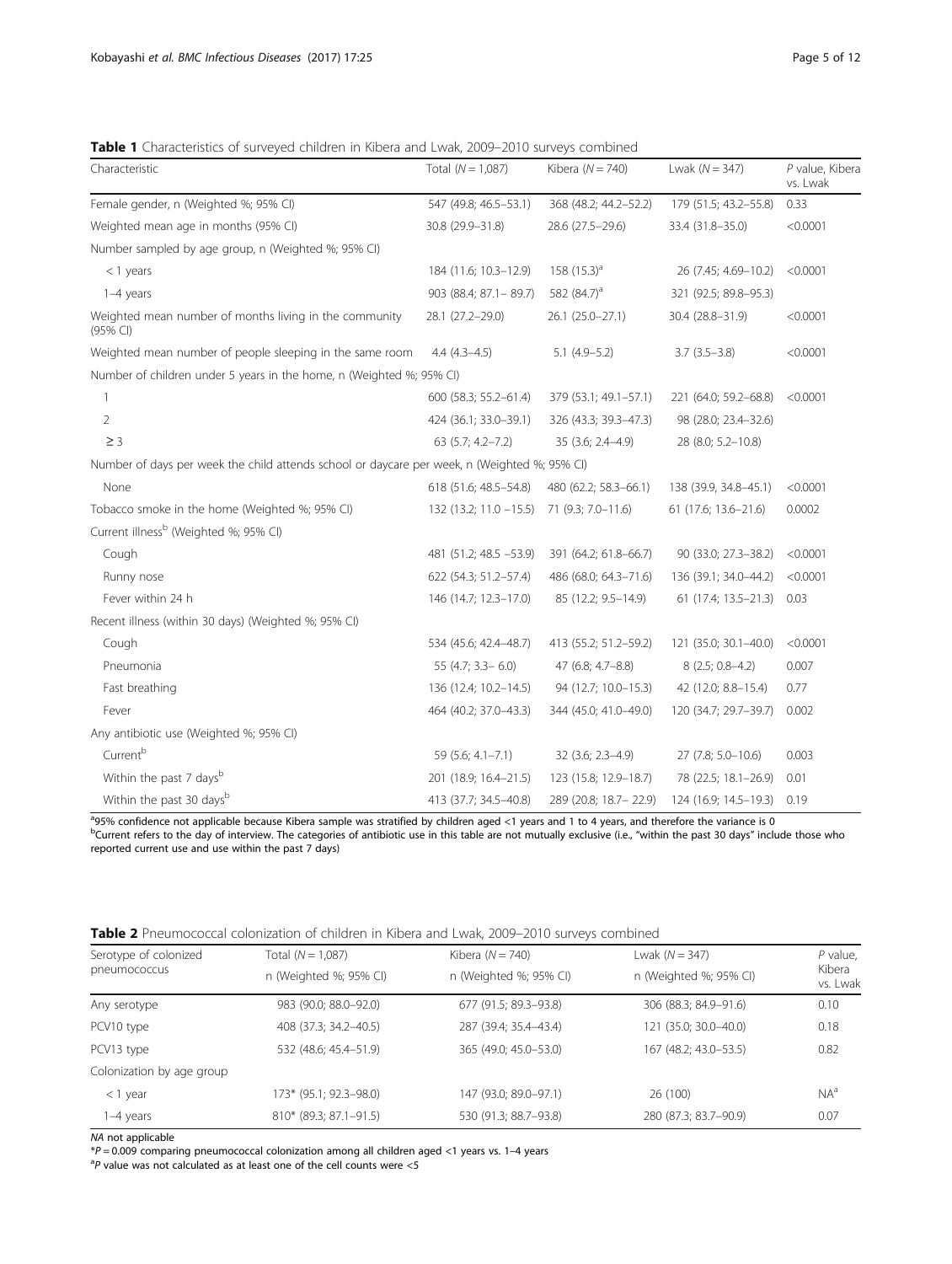95% CI 5.7–9.2). Overall, 39.2% of all pneumococcal isolates were PCV10 serotypes, and 51.9% were PCV13 serotypes (Fig. 1). Serotypes 19F and 3 were more frequent among Lwak isolates compared to Kibera isolates (16.0% vs. 11.4% for serotype 19F, 5.9% vs. 2.9% for serotype 3; both  $P < 0.05$ ). Serotype 7F was only detected from Kibera isolates, and nontypeable pneumococci were isolated more frequently from the Kibera isolates (3.4% vs. 1.4%;  $P < 0.05$ ). Among the non-vaccine serotypes, 35B (3.5%), 15B (3.4%), 19B (3.4%), and 11A (3.3%) were among the most common, and nontypeable isolates constituted 4.9% of the isolates (Additional file [3](#page-9-0): Table S2).

### Antibiotic susceptibility

Six hundred fifty-seven pneumococcal isolates collected from 624 children (90% of those enrolled in 2009) were tested for antibiotic susceptibility. Cotrimoxazole nonsusceptibility was found in 98.6% (95% CI 97.8–99.4%) of the isolates, penicillin nonsusceptibility in 81.9% (95% CI 78.7–85.2%), tetracycline nonsusceptibility in 19.2% (95% CI 15.8–22.6), and <5% nonsusceptibility for chloramphenicol (1.9% [95% CI 0.7–3.1%]), erythromycin (0.9% [95% CI 0.3–1.5%]), and clindamycin (0.1% [95% CI 0–0.3%]). All tested isolates were susceptible to levofloxacin and ceftriaxone. Penicillin nonsusceptibility was driven largely by the large proportion of isolates with intermediate susceptibility to penicillin (Table [3\)](#page-6-0); MIC50's and MIC90's for the strains tested were both 0.5 μg/ml for

penicillin-intermediate isolates and 2 and 4 μg/ml, respectively, for penicillin-resistant isolates.

MDR was found in 15.9% (95% CI 12.8–19.1%) of isolates. All MDR isolates were nonsusceptible to cotrimoxazole, and >90% of MDR isolates were nonsusceptible to both penicillin and cotrimoxazole (Additional file [3](#page-9-0): Table S3). There were no statistically significant differences between the two sites in the proportion of MDR isolates (16.7% for Kibera vs. 15.1% for Lwak;  $P = 0.64$ ). PCV10 serotypes and PCV13 serotypes accounted for 40.4 and 59.9% of the MDR isolates, respectively (Fig. [2](#page-6-0)).

### Factors associated with colonization with antibiotic non-susceptible pneumococci

PCV10 serotypes (PR: 1.2, 95% CI 1.1–1.3) and current amoxicillin use (PR: 1.2, 95% CI 1.1–1.4) were associated with penicillin nonsusceptibility in the multivariable model, but not recent use (i.e., within 7 days or 30 days before the survey) (Table [4](#page-7-0)). Another model showed that PCV10 serotypes were also associated with cotrimoxazole nonsusceptibility (Additional file [3:](#page-9-0) Table S4). None of the reviewed factors were statistically significantly associated with colonization with MDR pneumococcus in multivariable analysis. (Additional file [3:](#page-9-0) Table S5).

### **Discussion**

Before the introduction of PCV10 in Kenya, almost all (90%) Kenyan children aged <5 years were colonized with pneumococci, and 37.3% were colonized with

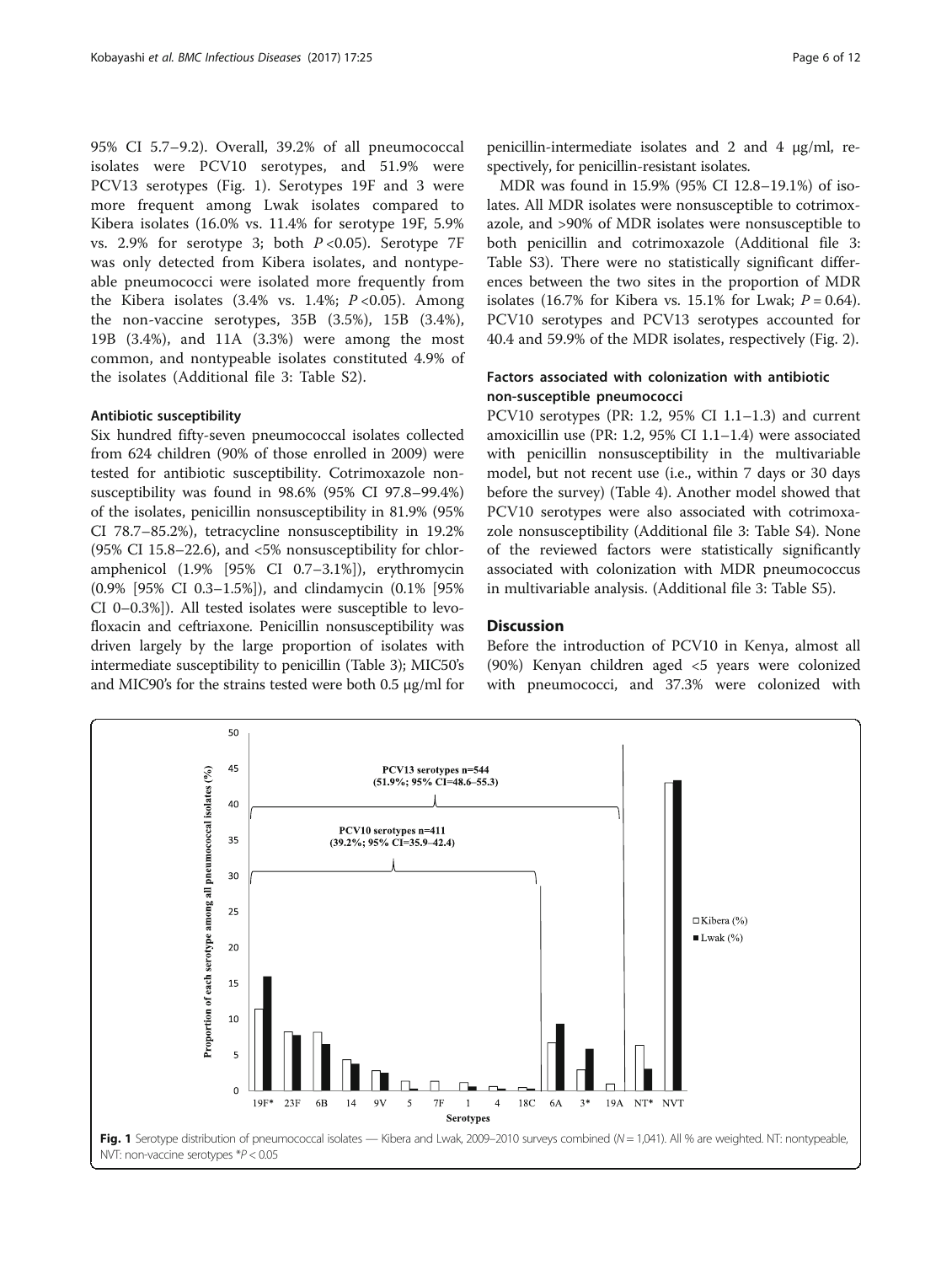| Antibiotic                   | Susceptible        |            | Intermediate       |              | Resistant          |            |
|------------------------------|--------------------|------------|--------------------|--------------|--------------------|------------|
|                              | Break-point* µg/ml | N(%        | Break-point* µg/ml | N(%          | Break-point* µg/ml | N (%)      |
| Penicillin <sup>a</sup>      | $\leq 0.06$        | 118 (18.6) | $0.12 - 1$         | 500 (79.0)   | $\geq$ 2           | 15(2.4)    |
| Chloramphenicol <sup>b</sup> | $\leq 4$           | 615(98.1)  | n/a                | n/a          | $\geq 8$           | 12(1.9)    |
| Levofloxacin <sup>b</sup>    | $\leq$ 2           | 627 (100)  | $\overline{4}$     | $\mathbf{0}$ | $\geq 8$           | 0          |
| Erythromycin <sup>a</sup>    | $\leq 0.25$        | 625 (98.7) | 0.5                | 1(0.2)       | $\geq$ 1           | 7(1.1)     |
| Ceftriaxone <sup>a</sup>     | $\leq$ 1           | 633 (100)  | $\mathcal{P}$      | $\mathbf{0}$ | $\geq 4$           | $\circ$    |
| Tetracycline <sup>a</sup>    | $\leq$ 2           | 511 (80.7) | $\overline{4}$     | 15(2.4)      | $\geq 8$           | 107 (16.9) |
| Cotrimoxazole <sup>c</sup>   | $\leq 0.5/9.5$     | 12(1.9)    | $1/19 - 2/38$      | 58 (9.2)     | $\geq 4/76$        | 561 (88.9) |
| Clindamycin <sup>a</sup>     | $\leq 0.25$        | 632 (99.8) | 0.5                | $\mathbf 0$  | $\geq$ 1           | 1(0.2)     |

<span id="page-6-0"></span>Table 3 Number and proportion of pneumococcal isolates from children aged <5 years in Kibera and Lwak, 2009, that are susceptible, intermediate, and resistant by antibiotic  $(N = 657)$ 

\*Breakpoints defined using Clinical and Laboratory Standards Institute (CLSI) guidelines 2012. For penicillin, breakpoints for oral penicillin were used<br><sup>an</sup>d isolates missing information on suscentibility

<sup>a</sup>24 isolates missing information on susceptibility

<sup>b</sup>30 isolates missing information on susceptibility

<sup>c</sup>26 isolates missing information on susceptibility

PCV10 serotypes. Most isolates were not susceptible to penicillin and cotrimoxazole; PCV10 serotypes were more likely to be nonsusceptible to penicillin and cotrimoxazole than non-PCV10 serotypes, and PCV10 serotypes accounted for >40% of the MDR isolates. Notably, the high prevalence of colonization did not differ for samples collected in the urban (Kibera) and rural (Lwak) sites, in spite of differences in the frequency of certain characteristics for children enrolled in the two sites, such as the number of children aged <5 years in the household or the number of children in the household attending school or daycare.

The prevalence of pneumococcal colonization found in our study is high compared to what has been reported in previous studies. A pre-vaccine colonization study

completed in Kilifi, Kenya in 2009 and 2010 found 74% pneumococcal colonization among children aged <5 years [\[46\]](#page-10-0). A meta-analysis of pre-PCV pneumococcal colonization studies in children aged <5 years showed an overall colonization prevalence of 64.8% (95% CI 49.8– 76.1%) for low income countries (Bangladesh, the Gambia, Kenya, and Tanzania) and 47.8% (95% CI 44.7–50.8%) for lower-middle income countries (Fiji, Gaza strip, Chana, India, Indonesia, and Vietnam) [\[30\]](#page-10-0), although one study from the Gambia [\[47](#page-10-0)] had similarly high prevalence (93%, 95% CI 89.9 –95.2) as our study. In addition to the crowded living conditions observed in our study population, which has been shown to intensify pneumococcal transmission [\[48](#page-10-0)–[50](#page-10-0)], we attribute the high pneumococcal recovery rate to the broth enrichment step that was used

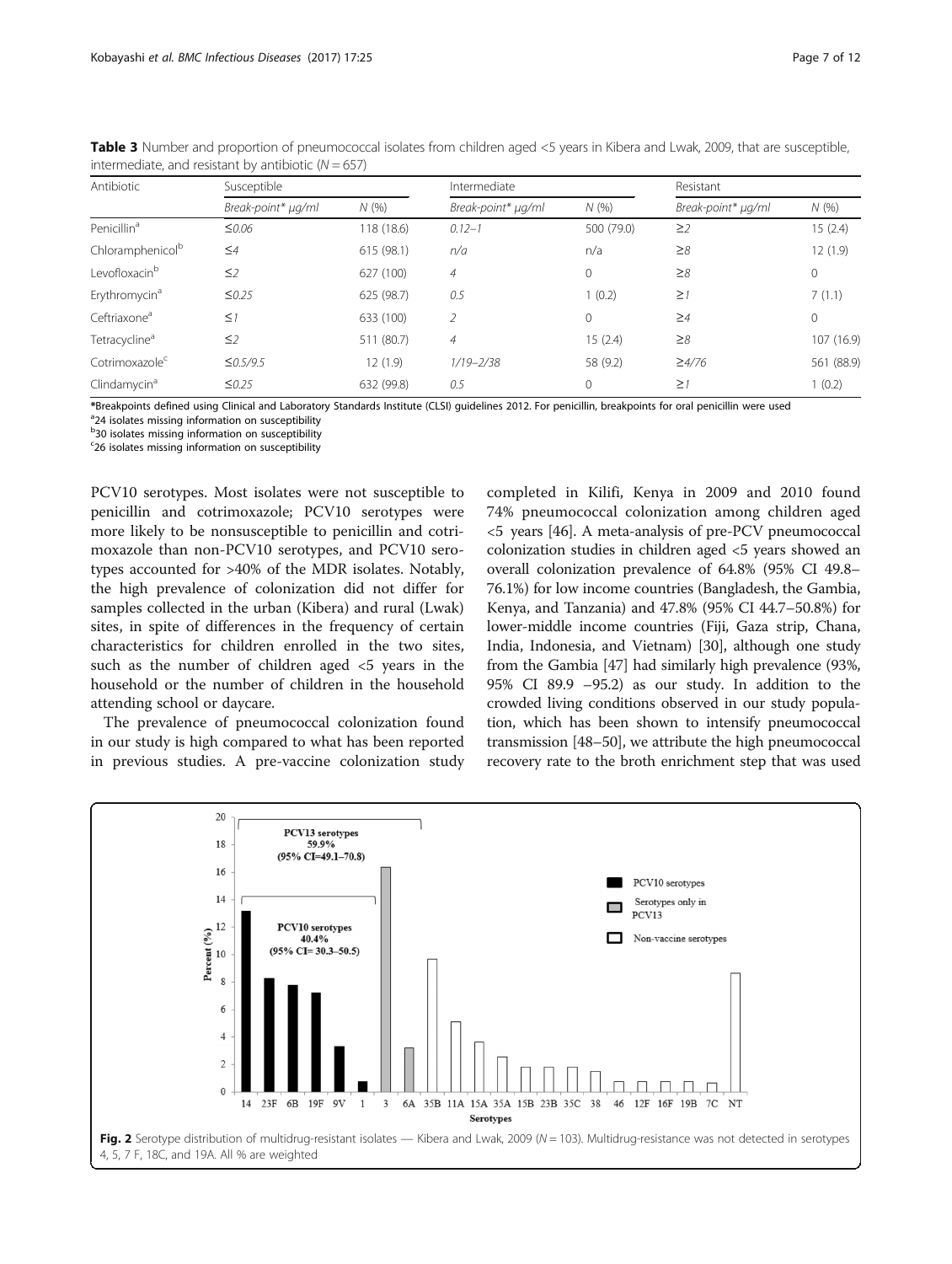<span id="page-7-0"></span>

| <b>Table 4</b> Factors associated with penicillin non-susceptibility among children in Kibera and Lwak. 2009 |  |  |
|--------------------------------------------------------------------------------------------------------------|--|--|
|                                                                                                              |  |  |

| Characteristic                                                                          | Total number of<br>children $N = 694$ | PCN-nonsusceptible $N = 490$<br>(Weighted %; 95% CI) | Unadjusted prevalence<br>ratio (95% CI) | Adjusted prevalence<br>ratio (95% CI) |
|-----------------------------------------------------------------------------------------|---------------------------------------|------------------------------------------------------|-----------------------------------------|---------------------------------------|
| Place of residence                                                                      |                                       |                                                      |                                         |                                       |
| Lwak                                                                                    | 155                                   | 125 (80.6; 74.4-86.9)                                | Ref                                     |                                       |
| Kibera                                                                                  | 469                                   | 365 (77.7; 73.9-81.5)                                | $0.96$ $(0.88 - 1.06)$                  | $0.94(0.85 - 1.03)$                   |
| Serotype group                                                                          |                                       |                                                      |                                         |                                       |
| <b>NVT</b>                                                                              | 368                                   | 267 (74.1; 69.3-79.0)                                | Ref                                     | ref                                   |
| PCV10 serotype                                                                          | 256                                   | 223 (86.6; 81.9-91.3)                                | $1.17$ (1.08-1.27)*                     | $1.17 (1.07 - 1.27)^*$                |
| Age group                                                                               |                                       |                                                      |                                         |                                       |
| $<$ 1 years                                                                             | 101                                   | 85 (85.1; 77.5-92.7)                                 | Ref                                     | ref                                   |
| 1-4 years                                                                               | 523                                   | 405 (78.1; 74.2-82.0)                                | $0.92$ $(0.83 - 1.02)$                  | $0.94(0.84 - 1.04)$                   |
| Number of children aged $<$ 5 years in the home                                         |                                       |                                                      |                                         |                                       |
| $\mathbf{1}$                                                                            | 312                                   | 241 (76.9; 71.7-82.2)                                | Ref                                     | Ref                                   |
| 2 or more                                                                               | 312                                   | 249 (81.2; 76.6-85.9)                                | $1.06(0.97 - 1.15)$                     | $1.06(0.97 - 1.15)$                   |
| Number of days attending school or daycare per week                                     |                                       |                                                      |                                         |                                       |
| $\overline{0}$                                                                          | 357                                   | 288 (81.0; 76.5-85.4)                                | Ref                                     | Ref                                   |
| 1 or more                                                                               | 265                                   | 201 (77.2; 71.8-82.7)                                | $0.95(0.87 - 1.04)$                     | $0.94(0.86 - 1.04)$                   |
| Recent illness (within 30 days, compared to those with no illness)                      |                                       |                                                      |                                         |                                       |
| No cough                                                                                | 297                                   | 235 (80.7; 75.9-85.5)                                | Ref                                     | Ref                                   |
| Cough                                                                                   | 327                                   | 255 (77.4; 72.3-82.5)                                | $0.96$ $(0.88 - 1.05)$                  | $0.98(0.89 - 1.08)$                   |
| No pneumonia                                                                            | 589                                   | 460 (78.7; 75.1-82.3)                                | Ref                                     | Ref                                   |
| Pneumonia                                                                               | 35                                    | 30 (85.5; 72.4-98.6)                                 | 1.09 (0.93-1.28)                        | $1.07(0.91 - 1.27)$                   |
| No fast breathing                                                                       | 543                                   | 424 (78.9; 69.9-89.8)                                | Ref                                     | Ref                                   |
| Fast breathing                                                                          | 81                                    | 66 (79.8; 69.9-89.8)                                 | $1.01$ $(0.89 - 1.16)$                  | $1.03(0.89 - 1.19)$                   |
| No fever                                                                                | 345                                   | 273 (80.6; 76.1-85.1)                                | Ref                                     | Ref                                   |
| Fever                                                                                   | 279                                   | 217 (77.0; 71.4-82.5)                                | $0.95(0.87 - 1.05)$                     | $0.95(0.85 - 1.05)$                   |
| Penicillin, ampicillin, or amoxicillin use (compared to those with no use) <sup>b</sup> |                                       |                                                      |                                         |                                       |
| No current use                                                                          | 610                                   | 477 (78.6; 75.0-82.2)                                | Ref                                     | Ref                                   |
| Current use <sup>a</sup>                                                                | 14                                    | 13 (95.3; 86.1-100)                                  | $1.21(1.09 - 1.35)$                     | $1.22$ (1.07-1.39)*                   |
| No use within the past 7 days                                                           | 572                                   | 449 (79.1; 75.4-82.8)                                | Ref                                     | Ref                                   |
| Within the past 7 days                                                                  | 52                                    | 41 (78.3; 65.8-90.8)                                 | $0.99(0.84 - 1.17)$                     | $1.00(0.84 - 1.19)$                   |
| No use within the past 30 days                                                          | 501                                   | 393 (79.3; 75.4-83.2)                                | Ref                                     | Ref                                   |
| Within the past 30 days                                                                 | 123                                   | 97 (77.7; 69.4-85.9)                                 | $0.98$ $(0.87 - 1.10)$                  | $0.98(0.86 - 1.11)$                   |

NVT non-vaccine type

\*Statistically significant

<sup>a</sup>Current refers to the day of interview

<sup>b</sup>The categories of antibiotic use in this table are not mutually exclusive (i.e., "within the past 30 days" include those who reported current use and use within the past 7 days), therefore, the adjusted prevalence ratios "within the past 7 days" and "within the past 30 days" were calculated using separate models which only include one antibiotic use category

in our study, but not in the studies included in the aforementioned meta-analysis [\[51](#page-10-0)–[60](#page-11-0)] or the Kilifi study [[46](#page-10-0)]. This specific broth enrichment combining STHB, yeast, and rabbit serum has been shown to improve pneumococcal isolation compared to conventional culture-based results by 16% [\[38\]](#page-10-0). Although the detected colonization prevalence was higher in our study, the proportion of PCV10-serotypes (37.3%) among children aged <5 years was similar to the results reported in other studies from Kenya, the Gambia and Nigeria [[31](#page-10-0), [46,](#page-10-0) [61](#page-11-0), [62\]](#page-11-0).

Another notable finding from our study was the large proportion of pneumococcal isolates that were nonsusceptible to penicillin (81.9%) or cotrimoxazole (98.6%). Although direct comparisons cannot be made between different studies, previous reports of pneumococcal penicillin susceptibility in Kenya suggest that there may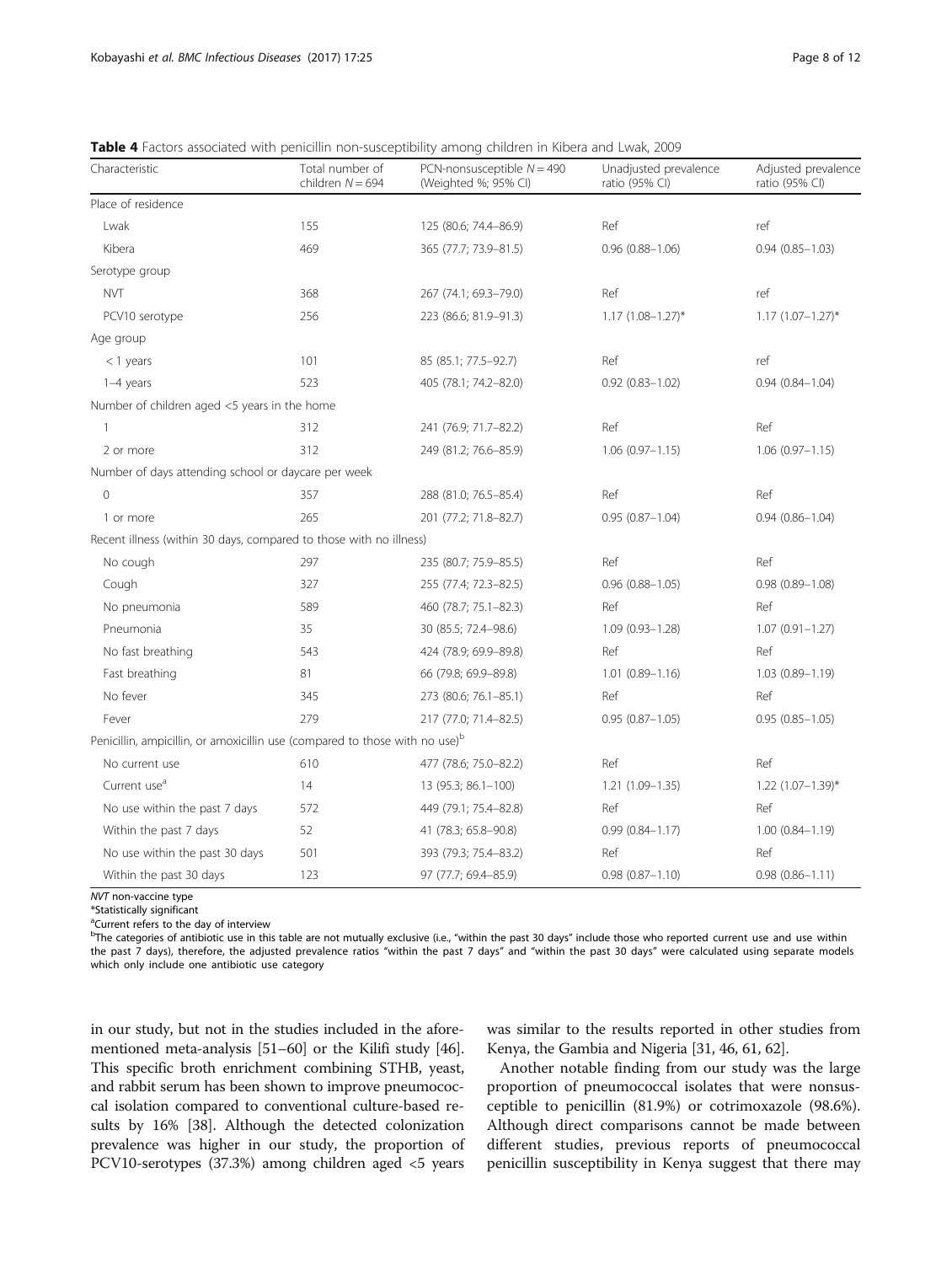be an increase in the proportion of penicillin nonsusceptible pneumococci over the years: a study published in 1997 reported that 60.8% of pneumococcal isolates were of intermediate susceptibility (MIC  $0.12-1 \mu g/ml$ ) to penicillin [[63\]](#page-11-0); another study published in 2005 reported that 77% of the pneumococcal isolates had intermediate susceptibility [[64\]](#page-11-0). Neither study found any penicillin resistant (MIC  $\geq$ 2 µg/ml) pneumococci, whereas 2.4% of the tested isolates in our study were penicillin resistant.

Several factors have been thought to contribute to the emergence of drug-resistant pneumococcal isolates in Kenya [[65\]](#page-11-0). The high burden of respiratory infections, diarrhea, HIV/AIDS and a variety of other infectious diseases may have resulted in frequent use of antibiotics. In our study, more than one-third of the participants reported being on antibiotics within the month prior to the survey. Cotrimoxazole and penicillin are two of the most commonly available antibiotics in the country, and HIV-infected individuals are more likely to be exposed to cotrimoxazole for prophylaxis [[66\]](#page-11-0), which has been associated with development of cotrimoxazole-resistant pneumococci [[67\]](#page-11-0). Healthcare practices are also possible factors influencing emergence of drug resistance. Selfmedication is quite common due to inadequate access to formal healthcare and the wide availability of antibiotics without prescriptions.

It is known that drug-resistance is more likely to be observed among pneumococcal vaccine serotypes [[68](#page-11-0)–[72](#page-11-0)], and PCV10 serotypes were associated with penicillin and cotrimoxazole nonsusceptibility in the multivariable model, although there was not a statistically significant association with MDR. While amoxicillin use at the time of the survey was associated with penicillin nonsusceptibility, none of the other factors, such as antibiotic use within a week or a month of the survey, or attending school or daycare [[73, 74\]](#page-11-0) were associated with increased risk of antibiotic resistance. There are several possibilities that may explain this observation. First, since antibiotic use and history of illness relied on self-report from the participants, it is possible that the information was not accurate due to problems with recall. Second, given that the study targeted children aged <5 years, who would not usually attend school, and since two-thirds of participants lived in crowded conditions (Kibera), most of the transmission may have occurred inside households or communities. This could have diluted the potential influence of attendance at school or daycare attendance.

We used existing data to estimate the expected reduction of PCV10 serotype colonization in our study population after vaccine introduction. Using estimated vaccine effectiveness of 60% for direct [\[46,](#page-10-0) [75](#page-11-0)] and 50% for indirect [[75](#page-11-0), [76\]](#page-11-0) effects of PCV10 on reducing PCV10 serotype colonization among young children, an estimated PCV10 immunization coverage rate of approximately 80% in Kenya [\[77\]](#page-11-0), and 37.3% pre-vaccine PCV10 serotype colonization prevalence from our study, we estimate that PCV10 introduction would result in a 54% reduction of PCV10-type pneumococcal colonization among children aged <5 years in Kenya early in the PCV10 program. Later, reduced transmission could reduce PCV10-serotype colonization further. Reduction in colonization does not translate directly to a reduction in IPD, and certain serotypes, such as serotypes 1 and 5, which are associated with IPD [\[21](#page-10-0)], are rarely isolated in colonization studies [[78, 79\]](#page-11-0); in fact, surveillance results on pneumococcal disease in the region have shown that PCV10 will have provided coverage for >70% of children age <5 years with invasive pneumococcal disease [[80\]](#page-11-0). Additionally, PCV introduction has been shown to reduce IPD caused by both penicillin-nonsusceptible and MDR pneumococci [\[72](#page-11-0), [81\]](#page-11-0); similar effects are expected in Kenya after PCV10 introduction.

Our study has several limitations. First, since this was a cross-sectional study, the results provide only a snapshot in time of pneumococcal colonization in this population. However, our study includes data from two years from two different settings (urban and rural), and we demonstrated that the distribution of serotypes and prevalence of colonization did not differ between the two years or by study setting. Second, data collection of key variables, including history of symptoms and antibiotic use, were based on self-report and might not have been accurate due to recall. Third, since HIV status of the children were available for only a small proportion of those enrolled, association between HIV status and nonsusceptible pneumococci could not be assessed. Fourth, the relatively high proportion of antibiotic use within a month prior to the survey could have cleared the antibiotic susceptible isolates and have resulted in an overestimation of antibiotic nonsusceptible isolates. Lastly, children were sampled from surveillance records conducted in two sites in Kenya, and there might be differences between those who were under surveillance and those who were not. However, given that results from the two very different populations did not differ, our findings are likely representative of much of the Kenyan population.

### Conclusions

In conclusion, our study was able to characterize pneumococcal colonization and antibiotic susceptibility patterns among children aged <5 years in two sites in Kenya prior to PCV10 introduction. Our carriage study showed high pneumococcal colonization and prevalence of antibiotic nonsusceptibility for penicillin and cotrimoxazole, which were the main contributors to MDR. PCV10 serotypes were independently associated with penicillin and cotrimoxazole nonsusceptibility. Successful PCV10 introduction in Kenya is likely to result in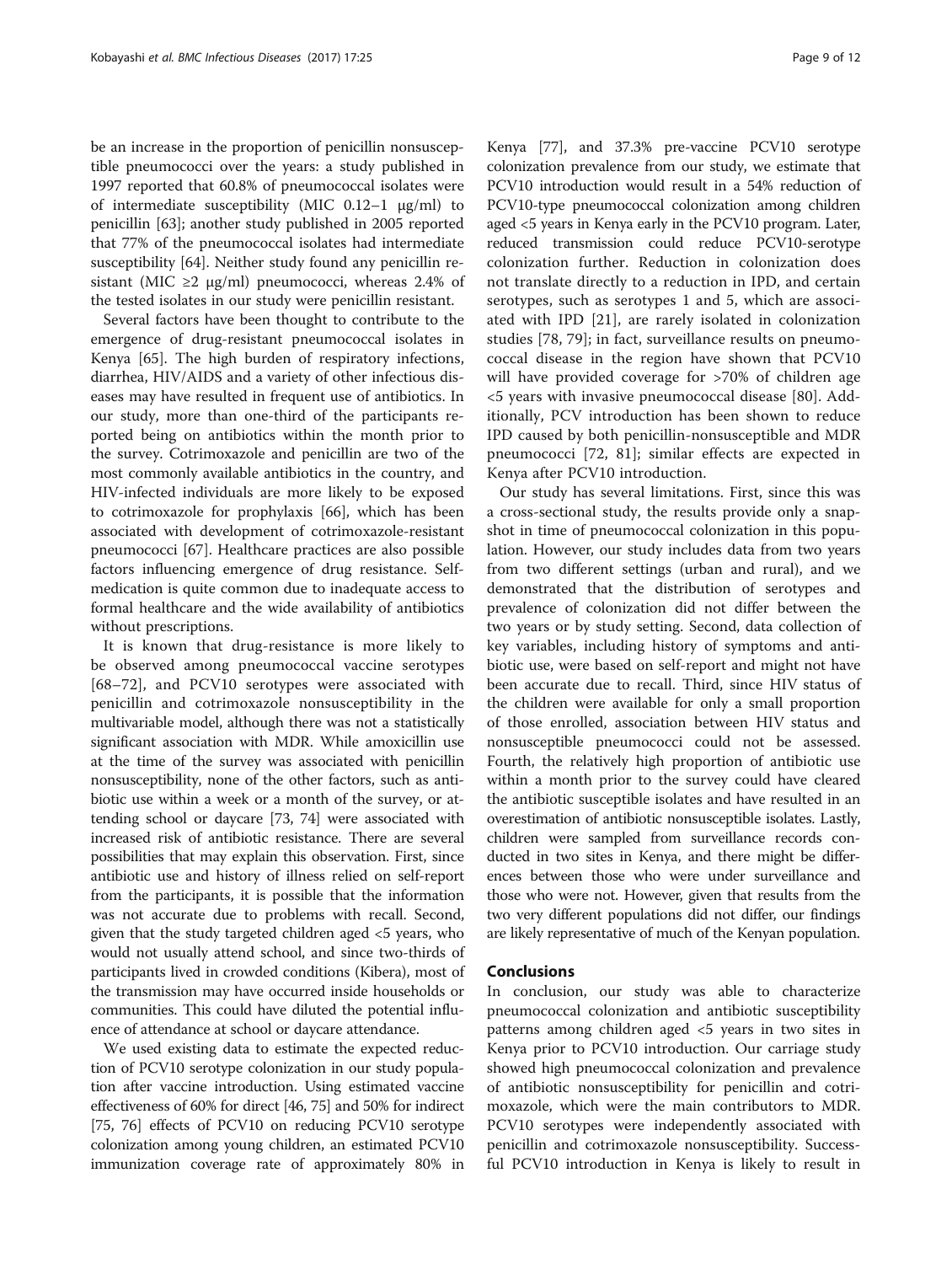<span id="page-9-0"></span>substantial reductions of vaccine-type pneumococcal disease and drug-resistant pneumococcal infections, including MDR, given that PCV10 contains serotypes that are more likely to cause IPD and that 40% of colonized MDR isolates were PCV10 serotypes. Changes in the pneumococcal colonization prevalence, serotype distribution, and prevalence of antibiotic nonsusceptible isolates should be closely followed in the post-vaccine surveys. Success in Kenya could help impact vaccine policy decisions in other resource-limited settings.

### Additional files

[Additional file 1:](dx.doi.org/10.1186/s12879-016-2103-0) 2009 survey questionnaire. (DOC 72 kb)

[Additional file 2:](dx.doi.org/10.1186/s12879-016-2103-0) 2010 survey questionnaire. (DOC 81 kb)

[Additional file 3:](dx.doi.org/10.1186/s12879-016-2103-0) Table S1. Comparison of pneumococcal colonization between the 2009 and 2010 surveys. Table S2. Serotype distribution of non-vaccine type pneumococci ( $N = 497$ ). Table S3. Antibiotic resistance patterns of multidrug-resistant pneumococcal isolates ( $N = 103$ ). Table S4. Factors associated with cotrimoxazole nonsusceptibility among children in Lwak and Kibera, 2009. Table S5. Factors associated with multidrugresistance among children in Lwak and Kibera, 2009. (DOCX 40 kb)

#### Abbreviations

CDC: Centers for disease control and prevention; CI: Confidence interval; CLSI: Clinical and laboratory standards institute; IEIP: International emerging infections program; IPD: Invasive pneumococcal disease; KEMRI: Kenya medical research institute; MDR: Multidrug resistant; MIC: Minimum inhibitory concentrations; NP: Nasopharyngeal; PBIDS: Population-based infectious disease surveillance; PCV: Pneumococcal conjugate vaccine; PCV10: 10-valent pneumococcal conjugate vaccine; PCV13: 13-valent pneumococcal conjugate vaccine; PR: Prevalence ratio; STHB: Supplemented Todd-Hewitt broth

#### Acknowledgements

The authors gratefully acknowledge support from the study staff, George Aol, Allan Audi, Barrack Aura, Leornard Cosmas, Beatrice Olack, the community participants, and the village chiefs and elders. This manuscript is published with approval of the KEMRI Director.

#### Funding

This study was funded by the Centers for Disease Control and Prevention and the United States Agency for International Development. There are no other competing interests.

#### Author's contributions

LC, GB, GJ, LH, KEF, MGC, BB, TT, KFL, JV, CVB, DRF, CGW, and RFB contributed to the conception and design of the study, GJ, MJ, MGC, FP, and BB carried out the testing of clinical specimens. MK and TT participated in analysis of data, and all authors participated in interpretation of the data. MK prepared the manuscript, and LK, CGW, and RFB provided critical review. All authors have read and approved the final version of the manuscript.

#### Competing interests

The authors declare that they have no competing interests.

#### Ethics approval and consent to participate

The study was approved by ethics committees at KEMRI and CDC. Written informed consent was obtained either from the parent or the guardian of all participating children prior to enrollment.

#### Disclaimer

The findings and conclusions of this report are those of the authors and do not necessarily represent the views of the Centers for Diseases Control and Prevention.

#### Author details

<sup>1</sup> Epidemic Intelligence Service, Centers for Disease Control and Prevention, Atlanta, GA, USA. <sup>2</sup> Division of Bacterial Diseases, Centers for Diseases Control and Prevention, 1600 Clifton Road NE, MS C-25, Atlanta, GA 30329-4027, USA. <sup>3</sup>Centre for Global Health Research, Kenya Medical Research Institute, Kisumu, Kenya. <sup>4</sup>International Emerging Infections Program, Centers for Disease Control and Prevention, Nairobi, Kenya. <sup>5</sup>Center for Global Health, Centers for Disease Control and Prevention, Atlanta, GA, USA. <sup>6</sup>Emory Global Health Institute, Emory University, Atlanta, GA, USA.

#### Received: 23 January 2016 Accepted: 8 December 2016 Published online: 05 January 2017

#### References

- 1. Scott JA. The preventable burden of pneumococcal disease in the developing world. Vaccine. 2007;25(13):2398-405.
- 2. Greenwood B. The epidemiology of pneumococcal infection in children in the developing world. Philos Trans R Soc Lond B Biol Sci. 1999;354(1384):777–85.
- 3. Pneumococcal disease [\[http://www.who.int/ith/diseases/pneumococcal/en/\]](http://www.who.int/ith/diseases/pneumococcal/en/). Accessed 14 Sept 2015.
- 4. Estimated Hib and pneumococcal deaths for children under 5 years of age, 2008 [\[http://www.who.int/immunization/monitoring\\_surveillance/burden/](http://www.who.int/immunization/monitoring_surveillance/burden/estimates/Pneumo_hib/en/) [estimates/Pneumo\\_hib/en/\]](http://www.who.int/immunization/monitoring_surveillance/burden/estimates/Pneumo_hib/en/). Accessed 10 Dec 2015.
- 5. O'Brien KL, Wolfson LJ, Watt JP, Henkle E, Deloria-Knoll M, McCall N, Lee E, Mulholland K, Levine OS, Cherian T, et al. Burden of disease caused by streptococcus pneumoniae in children younger than 5 years: global estimates. Lancet. 2009;374(9693):893–902.
- 6. Bogaert D, De Groot R, Hermans PW. Streptococcus pneumoniae colonisation: the key to pneumococcal disease. Lancet Infect Dis. 2004;4(3):144–54.
- 7. Gray BM, Converse 3rd GM, Dillon Jr HC. Epidemiologic studies of Streptococcus pneumoniae in infants: acquisition, carriage, and infection during the first 24 months of life. J Infect Dis. 1980;142(6):923–33.
- 8. Gray BM, Turner ME, Dillon Jr HC. Epidemiologic studies of streptococcus pneumoniae in infants. The effects of season and age on pneumococcal acquisition and carriage in the first 24 months of life. Am J Epidemiol. 1982;116(4):692–703.
- 9. Hendley JO, Sande MA, Stewart PM, Gwaltney Jr JM. Spread of streptococcus pneumoniae in families. I. Carriage rates and distribution of types. J Infect Dis. 1975;132(1):55–61.
- 10. Samore MH, Magill MK, Alder SC, Severina E, Morrison-De Boer L, Lyon JL, Carroll K, Leary J, Stone MB, Bradford D, et al. High rates of multiple antibiotic resistance in streptococcus pneumoniae from healthy children living in isolated rural communities: association with cephalosporin use and intrafamilial transmission. Pediatrics. 2001;108(4):856–65.
- 11. Rivera-Olivero IA, Bogaert D, Bello T, del Nogal B, Sluijter M, Hermans PW, de Waard JH. Pneumococcal carriage among indigenous warao children in Venezuela: serotypes, susceptibility patterns, and molecular epidemiology. Clin Infect Dis. 2007;45(11):1427–34.
- 12. Darboe MK, Fulford AJ, Secka O, Prentice AM. The dynamics of nasopharyngeal streptococcus pneumoniae carriage among rural Gambian mother-infant pairs. BMC Infect Dis. 2010;10:195.
- 13. Centers for Disease Control and Prevention. Prevention of pneumococcal disease: recommendations of the advisory committee on immunization practices (ACIP). MMWR Recomm Rep. 1997;46(RR-8):1–24.
- 14. Whitney CG, Farley MM, Hadler J, Harrison LH, Bennett NM, Lynfield R, Reingold A, Cieslak PR, Pilishvili T, Jackson D, et al. Decline in invasive pneumococcal disease after the introduction of protein-polysaccharide conjugate vaccine. N Engl J Med. 2003;348(18):1737–46.
- 15. von Gottberg A, Cohen C, de Gouveia L, Meiring S, Quan V, Whitelaw A, Crowther-Gibson P, Madhi SA, Whitney CG, Klugman KP. Epidemiology of invasive pneumococcal disease in the pre-conjugate vaccine era: South Africa, 2003-2008. Vaccine. 2013;31(38):4200–8.
- 16. Vestrheim DF, Løvoll Ø, Aaberge IS, Caugant DA, Høiby EA, Bakke H, Bergsaker MR. Effectiveness of a 2 + 1 dose schedule pneumococcal conjugate vaccination programme on invasive pneumococcal disease among children in Norway. Vaccine. 2008;26(26):3277–81.
- 17. Centers for Disease Control and Prevention. Invasive pneumococcal disease in children 5 years after conjugate vaccine introduction–eight states, 1998- 2005. MMWR Morb Mortal Wkly Rep. 2008;57(6):144–8.
- 18. Harboe ZB, Valentiner-Branth P, Benfield TL, Christensen JJ, Andersen PH, Howitz M, Krogfelt KA, Lambertsen L, Konradsen HB. Early effectiveness of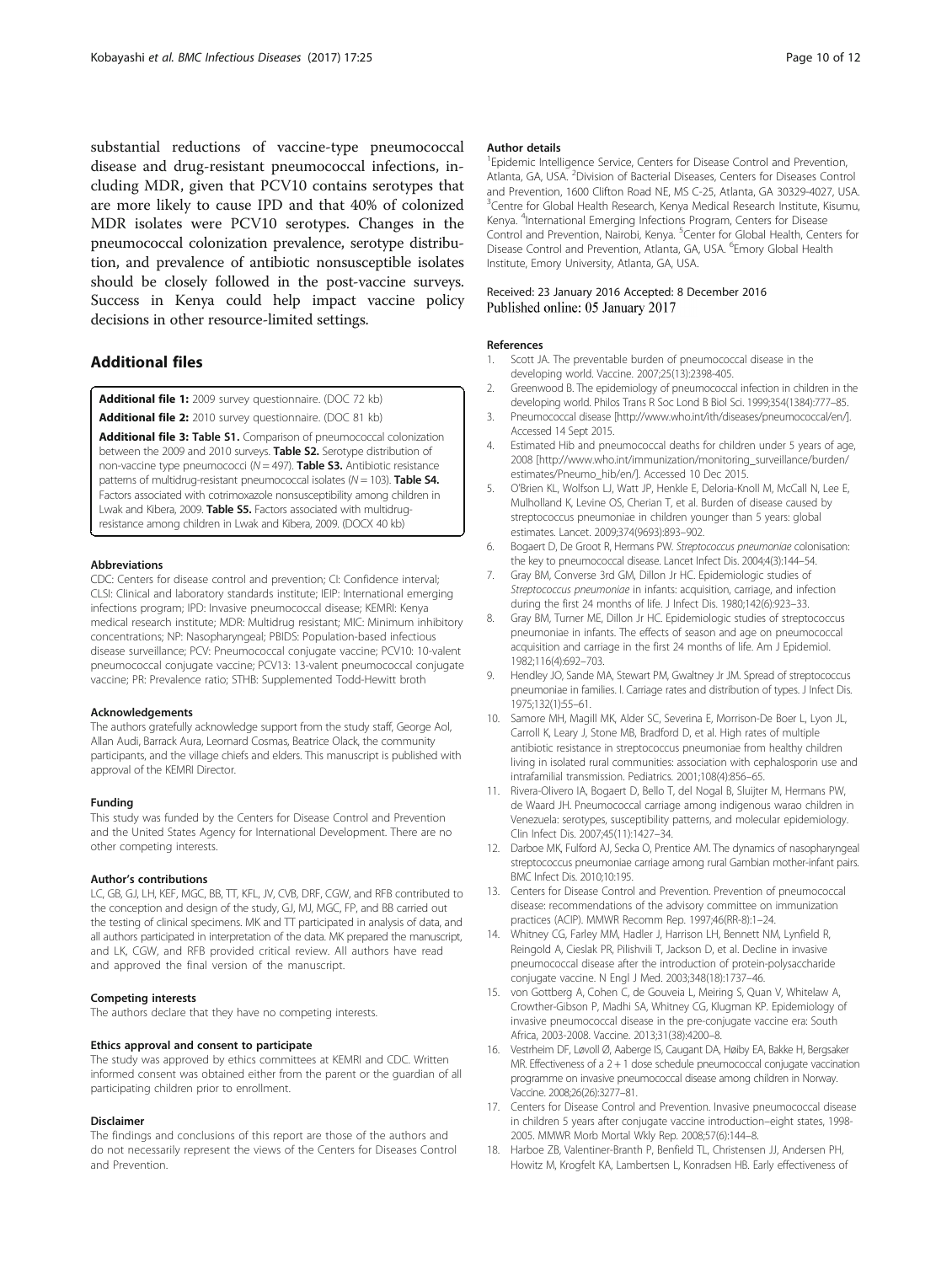<span id="page-10-0"></span>heptavalent conjugate pneumococcal vaccination on invasive pneumococcal disease after the introduction in the Danish childhood immunization programme. Vaccine. 2010;28(14):2642–7.

- 19. Kellner JD, Vanderkooi OG, MacDonald J, Church DL, Tyrrell GJ, Scheifele DW. Changing epidemiology of invasive pneumococcal disease in Canada, 1998-2007: update from the Calgary-area streptococcus pneumoniae research (CASPER) study. Clin Infect Dis. 2009;49(2):205–12.
- 20. Ingels H, Rasmussen J, Andersen PH, Harboe ZB, Glismann S, Konradsen H, Hoffmann S, Valentiner-Branth P, Lambertsen L. Impact of pneumococcal vaccination in Denmark during the first 3 years after PCV introduction in the childhood immunization programme. Vaccine. 2012;30(26):3944–50.
- 21. Johnson HL, Deloria-Knoll M, Levine OS, Stoszek SK, Freimanis Hance L, Reithinger R, Muenz LR, O'Brien KL. Systematic evaluation of serotypes causing invasive pneumococcal disease among children under five: the pneumococcal global serotype project. PLoS Med. 2010;7(10):e1000348. doi[:10.1371/journal.pmed.1000348.](http://dx.doi.org/10.1371/journal.pmed.1000348)
- 22. Hausdorff W, Bryant J, Paradiso P, Siber G. Which pneumococcal serogroups cause the most invasive disease: implications for conjugate vaccine formulation and use, part I. Clin Infect Dis. 2000;30:100–21.
- 23. Dagan R, Melamed R, Muallem M, Piglansky L, Greenberg D, Abramson O, Mendelman PM, Bohidar N, Yagupsky P. Reduction of nasopharyngeal carriage of pneumococci during the second year of life by a heptavalent conjugate pneumococcal vaccine. J Infect Dis. 1996;174(6):1271–8.
- 24. Givon-Lavi N, Fraser D, Dagan R. Vaccination of day-care center attendees reduces carriage of streptococcus pneumoniae among their younger siblings. Pediatr Infect Dis J. 2003;22(6):524–32.
- 25. Ghaffar F, Barton T, Lozano J, Muniz LS, Hicks P, Gan V, Ahmad N, McCracken Jr GH. Effect of the 7-valent pneumococcal conjugate vaccine on nasopharyngeal colonization by streptococcus pneumoniae in the first 2 years of life. Clin Infect Dis. 2004;39(7):930–8.
- 26. Progress in introduction of pneumococcal conjugate vaccine–worldwide, 2000- 2008. MMWR Morbidity and mortality weekly report 2008, 57(42):1148-1151.
- 27. Kenya marks global roll out of pneumococcal vaccine [\[http://www.gavi.org/](http://www.gavi.org/library/news/press-releases/2011/kenya-marks-global-roll-out-of-pneumococcal-vaccine/) [library/news/press-releases/2011/kenya-marks-global-roll-out-of](http://www.gavi.org/library/news/press-releases/2011/kenya-marks-global-roll-out-of-pneumococcal-vaccine/)[pneumococcal-vaccine/\]](http://www.gavi.org/library/news/press-releases/2011/kenya-marks-global-roll-out-of-pneumococcal-vaccine/). Accessed 28 May 2015.
- 28. Conklin LM, Bigogo G, Jagero G, Hampton L, Junghae M, da Gloria CM, Pimenta F, Beall B, Taylor T, Plikaytis B, et al. High streptococcus pneumoniae colonization prevalence among HIV-infected Kenyan parents in the year before pneumococcal conjugate vaccine introduction. BMC Infect Dis. 2016;16(1):18.
- 29. Huang SS, Finkelstein JA, Rifas-Shiman SL, Kleinman K, Platt R. Communitylevel predictors of pneumococcal carriage and resistance in young children. Am J Epidemiol. 2004;159(7):645–54.
- 30. Adegbola RA, DeAntonio R, Hill PC, Roca A, Usuf E, Hoet B, Greenwood BM. Carriage of streptococcus pneumoniae and other respiratory bacterial pathogens in low and lower-middle income countries: a systematic review and meta-analysis. PLoS One. 2014;9(8):e103293.
- 31. Usuf E, Badji H, Bojang A, Jarju S, Ikumapayi UN, Antonio M, Mackenzie G, Bottomley C. Pneumococcal carriage in rural Gambia prior to the introduction of pneumococcal conjugate vaccine: a population-based survey. Tropical Med Int Health. 2015;20(7):871–9.
- 32. State of the world's children 2015 country statistical information [\[http://](http://www.unicef.org/infobycountry/kenya_statistics.html) [www.unicef.org/infobycountry/kenya\\_statistics.html\]](http://www.unicef.org/infobycountry/kenya_statistics.html). Accessed 28 May 2015.
- 33. Feikin DR, Olack B, Bigogo GM, Audi A, Cosmas L, Aura B, Burke H, Njenga MK, Williamson J, Breiman RF. The burden of common infectious disease syndromes at the clinic and household level from population-based surveillance in rural and urban Kenya. PLoS One. 2011;6(1):e16085.
- 34. Adazu K, Lindblade KA, Rosen DH, Odhiambo F, Ofware P, Kwach J, Van Eijk AM, Decock KM, Amornkul P, Karanja D, et al. Health and demographic surveillance in rural western Kenya: a platform for evaluating interventions to reduce morbidity and mortality from infectious diseases. Am J Trop Med Hyg. 2005;73(6):1151–8.
- 35. Feikin DR, Audi A, Olack B, Bigogo GM, Polyak C, Burke H, Williamson J, Breiman RF. Evaluation of the optimal recall period for disease symptoms in home-based morbidity surveillance in rural and urban Kenya. Int J Epidemiol. 2010;39(2):450–8.
- 36. Feikin DR, Njenga MK, Bigogo G, Aura B, Aol G, Audi A, Jagero G, Muluare PO, Gikunju S, Nderitu L, et al. Etiology and Incidence of viral and bacterial acute respiratory illness among older children and adults in rural western Kenya, 2007-2010. PLoS One. 2012;7(8):e43656.
- 37. O'Brien KL, Nohynek H. World Health Organization Pneumococcal Vaccine Trials Carraige Working G: Report from a WHO working group: standard method for detecting upper respiratory carriage of Streptococcus pneumoniae. Pediatr Infect Dis J. 2003;22(2):133–40.
- 38. da Gloria CM, Pimenta FC, Jackson D, Roundtree A, Ahmad Y, Millar EV, O'Brien KL, Whitney CG, Cohen AL, Beall BW. Revisiting pneumococcal carriage by use of broth enrichment and PCR techniques for enhanced detection of carriage and serotypes. J Clin Microbiol. 2010;48(5):1611–8.
- 39. Arbique JC, Poyart C, Trieu-Cuot P, Quesne G, Carvalho Mda G, Steigerwalt AG, Morey RE, Jackson D, Davidson RJ, Facklam RR. Accuracy of phenotypic and genotypic testing for identification of Streptococcus pneumoniae and description of Streptococcus pseudopneumoniae sp. nov. J Clin Microbiol. 2004;42(10):4686–96.
- 40. Clinical and Laboratory Standards Institute. CLSI Document M100-S22. edn. Wayne, PA: Clinical and Laboratory Standards Institute; 2012.
- 41. Behrens T, Taeger D, Wellmann J, Keil U. Different methods to calculate effect estimates in cross-sectional studies. A comparison between prevalence odds ratio and prevalence ratio. Methods Inf Med. 2004;43(5):505–9.
- 42. Zou G. A modified poisson regression approach to prospective studies with binary data. Am J Epidemiol. 2004;159(7):702–6.
- 43. Katsarolis I, Poulakou G, Analitis A, Matthaiopoulou I, Roilides E, Antachopoulos C, Kafetzis DA, Daikos GL, Vorou R, Koubaniou C, et al. Risk factors for nasopharyngeal carriage of drug-resistant streptococcus pneumoniae: data from a nation-wide surveillance study in Greece. BMC Infect Dis. 2009;9:120.
- 44. Crowther-Gibson P, Cohen C, Klugman KP, de Gouveia L, von Gottberg A. Risk factors for multidrug-resistant invasive pneumococcal disease in South Africa, a setting with high HIV prevalence, in the prevaccine era from 2003 to 2008. Antimicrob Agents Chemother. 2012;56(10):5088–95.
- 45. Clavo-Sanchez AJ, Giron-Gonzalez JA, Lopez-Prieto D, Canueto-Quintero J, Sanchez-Porto A, Vergara-Campos A, Marin-Casanova P, Cordoba-Dona JA. Multivariate analysis of risk factors for infection due to penicillin-resistant and multidrug-resistant Streptococcus pneumoniae: a multicenter study. Clin Infect Dis. 1997;24(6):1052–9.
- 46. Hammitt LL, Akech DO, Morpeth SC, Karani A, Kihuha N, Nyongesa S, Bwanaali T, Mumbo E, Kamau T, Sharif SK, et al. Population effect of 10-valent pneumococcal conjugate vaccine on nasopharyngeal carriage of streptococcus pneumoniae and non-typeable Haemophilus influenzae in kilifi, Kenya: findings from crosssectional carriage studies. Lancet Glob health. 2014;2(7):e397–405.
- 47. Roca A, Hill PC, Townend J, Egere U, Antonio M, Bojang A, Akisanya A, Litchfield T, Nsekpong DE, Oluwalana C, et al. Effects of community-wide vaccination with PCV-7 on pneumococcal nasopharyngeal carriage in the Gambia: a cluster-randomized trial. PLoS Med. 2011;8(10):e1001107.
- 48. Sa-Leao R, Nunes S, Brito-Avo A, Alves CR, Carrico JA, Saldanha J, Almeida JS, Santos-Sanches I, de Lencastre H. High rates of transmission of and colonization by streptococcus pneumoniae and Haemophilus influenzae within a day care center revealed in a longitudinal study. J Clin Microbiol. 2008;46(1):225–34.
- 49. Otsuka T, Chang B, Shirai T, Iwaya A, Wada A, Yamanaka N, Okazaki M. Individual risk factors associated with nasopharyngeal colonization with streptococcus pneumoniae and Haemophilus influenzae: a Japanese birth cohort study. Pediatr Infect Dis J. 2013;32(7):709–14.
- 50. Principi N, Marchisio P, Schito GC, Mannelli S. Risk factors for carriage of respiratory pathogens in the nasopharynx of healthy children. Ascanius project collaborative group. Pediatr Infect Dis J. 1999;18(6):517–23.
- 51. Vu HT, Yoshida LM, Suzuki M, Nguyen HA, Nguyen CD, Nguyen AT, Oishi K, Yamamoto T, Watanabe K, Vu TD. Association between nasopharyngeal load of streptococcus pneumoniae, viral coinfection, and radiologically confirmed pneumonia in Vietnamese children. Pediatr Infect Dis J. 2011;30(1):11–8.
- 52. Abdullahi O, Karani A, Tigoi CC, Mugo D, Kungu S, Wanjiru E, Jomo J, Musyimi R, Lipsitch M, Scott JA. Rates of acquisition and clearance of pneumococcal serotypes in the nasopharynges of children in kilifi district, Kenya. J Infect Dis. 2012;206(7):1020–9.
- 53. Abdullahi O, Nyiro J, Lewa P, Slack M, Scott JA. The descriptive epidemiology of streptococcus pneumoniae and Haemophilus influenzae nasopharyngeal carriage in children and adults in kilifi district, Kenya. Pediatr Infect Dis J. 2008;27(1):59–64.
- 54. Regev-Yochay G, Abullaish I, Malley R, Shainberg B, Varon M, Roytman Y, Ziv A, Goral A, Elhamdany A, Rahav G, et al. Streptococcus pneumoniae carriage in the Gaza strip. PLoS One. 2012;7(4):e35061.
- 55. Moyo SJ, Steinbakk M, Aboud S, Mkopi N, Kasubi M, Blomberg B, Manji K, Lyamuya EF, Maselle SY, Langeland N. Penicillin resistance and serotype